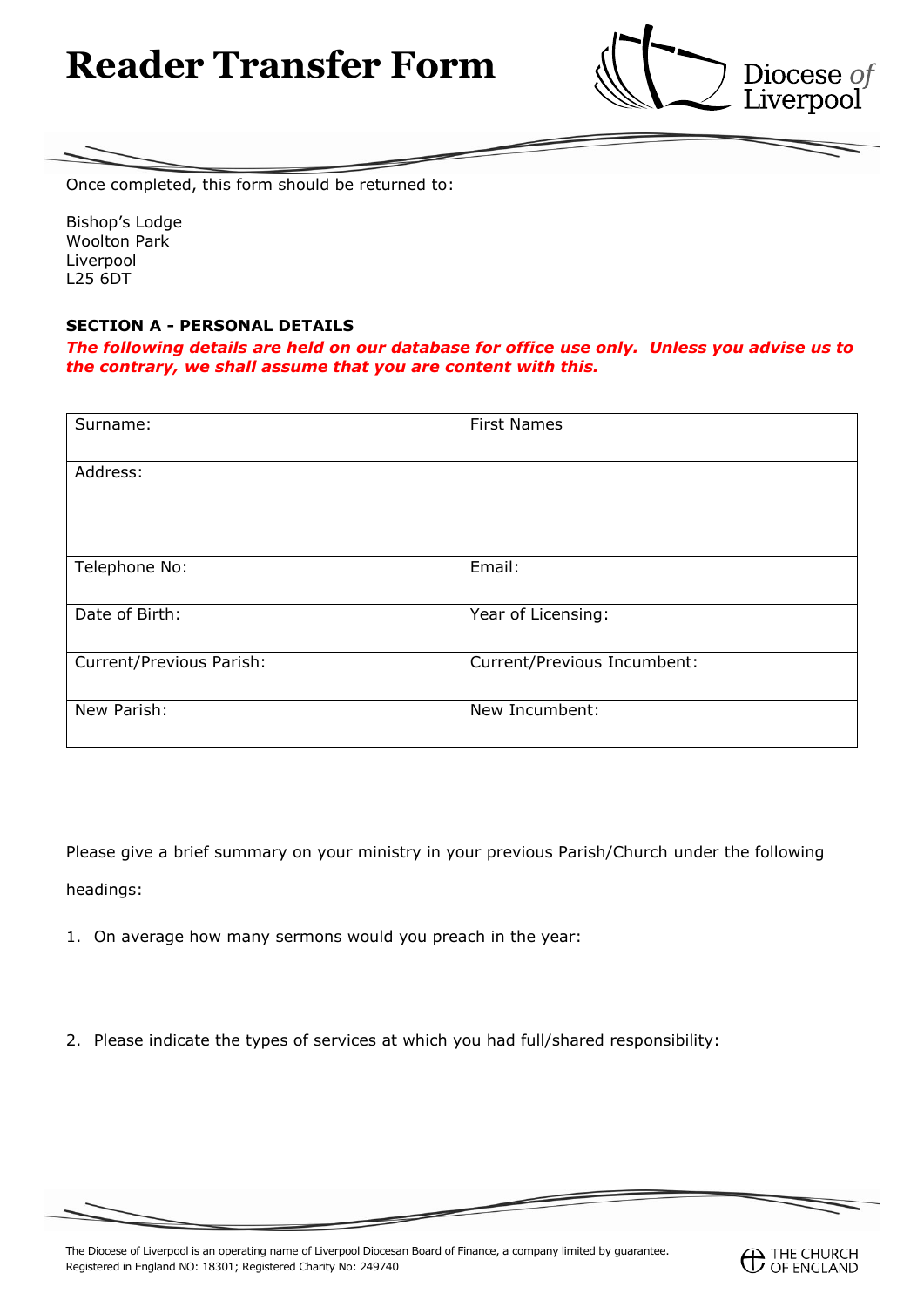- 3. Did you have any specific responsibility as a Reader for ministry within your previous parish/Church or wider community and if so, what?
- 4. In addition to your Reader Ministry role, what other functions did you perform?

5. If you have not preached in another Church before, would you welcome the opportunity in your new Ministry?

#### **Yes/No**

- **6.** Please give details of any training that you have undertaken in the last 5 years or since your Reader licence was renewed if less than 5 years.
- 7. Are there any other areas of training that you think would be helpful or been identified in your Ministerial Development Review?
	- *N.B We expect Readers in the Diocese of Liverpool to attend the AGM, Reader Training Days and mandatory training.*
- 8. In your new church are there areas of Reader Ministry that you would especially like to explore?
- 9. Is there anything you feel could influence your Ministry that we should know about?
- 10. Can you tell us if you have any additional needs or disability we need to know about?